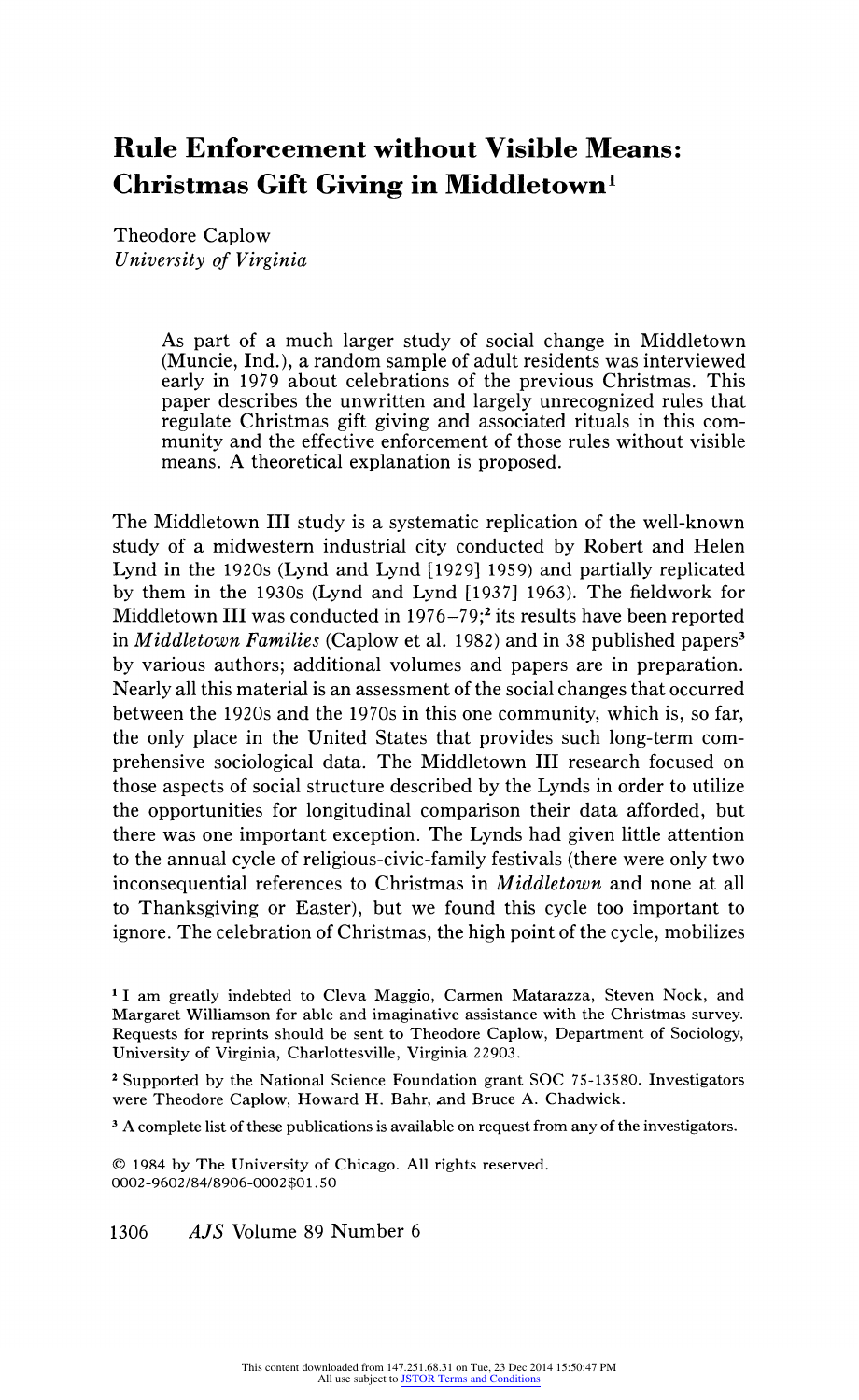**almost the entire population for several weeks, accounts for about 4% of its total annual expenditures, and takes precedence over ordinary forms of work and leisure. In order to include this large phenomenon, we interviewed a random sample of 110 Middletown adults early in 1979 to discover how they and their families had celebrated Christmas in 1978. The survey included an inventory of all Christmas gifts given and received by these respondents. Although the sample included a few very isolated individuals, all of these had participated in Christmas giving in the previous year. The total number of gifts inventoried was 4,347, a mean of 39.5 per respondent. The distribution of this sample of gifts by type and value, by the age and sex of givers and receivers, and by gift-giving configurations has been reported elsewhere (Caplow 1982).** 

**The following were among the findings: (1) Four out of five Christmas gifts went to kin, and four out of five of these to close kin. (2) Fifty-seven percent of all gifts were a part of a multiple gift, that is, two or more gifts from the same giver(s) to the same receiver(s), and 59% of all gifts were joint, that is, from more than one giver or to more than one receiver. (3) The proportion of each class of kin relationships marked by Christmas gifts and the value of those gifts were roughly proportionate to the closeness of the kin relationship. (4) Women were much more active as gift givers than men; they selected most of the gifts given jointly by couples, gave more gifts singly than men, and did nearly all of the gift wrapping. (5) Although married women were largely responsible for Christmas gift giving, they did not favor their own relatives over their husbands'. Gifts to maternal relatives did not differ significantly in number or value from gifts to paternal relatives. (6) In gift giving, close affinal relatives were equated with the linking consanguineous relative. For example, gifts to daughters-in-law were as numerous and valuable as gifts to married sons. (7) The flow of gifts between adults and children was heavily unbalanced. The respondents, all adult, gave about seven times as many gifts to children as they received in return. (8) Residential distance, which has a major effect on most forms of contact between kin, has only a minor influence on Christmas gift giving.** 

**In an earlier paper I undertook to account for those features of Middletown's Christmas gift-giving system that seemed most distinctive: the heavily unbalanced gift giving from parents to children, which does not change when the children are grown; the equal treatment of affinal and consanguinous relatives; and the lack of interest in exact reciprocity in gift giving between kin. Drawing on the ethnographic literature, I suggested that ritualized gift giving, in any society, is a method of dealing with important but insecure relationships, whereby gifts are offered to persons or collectivities whose goodwill is needed but cannot be taken for granted; and I showed how this formula seems to explain the features mentioned above.**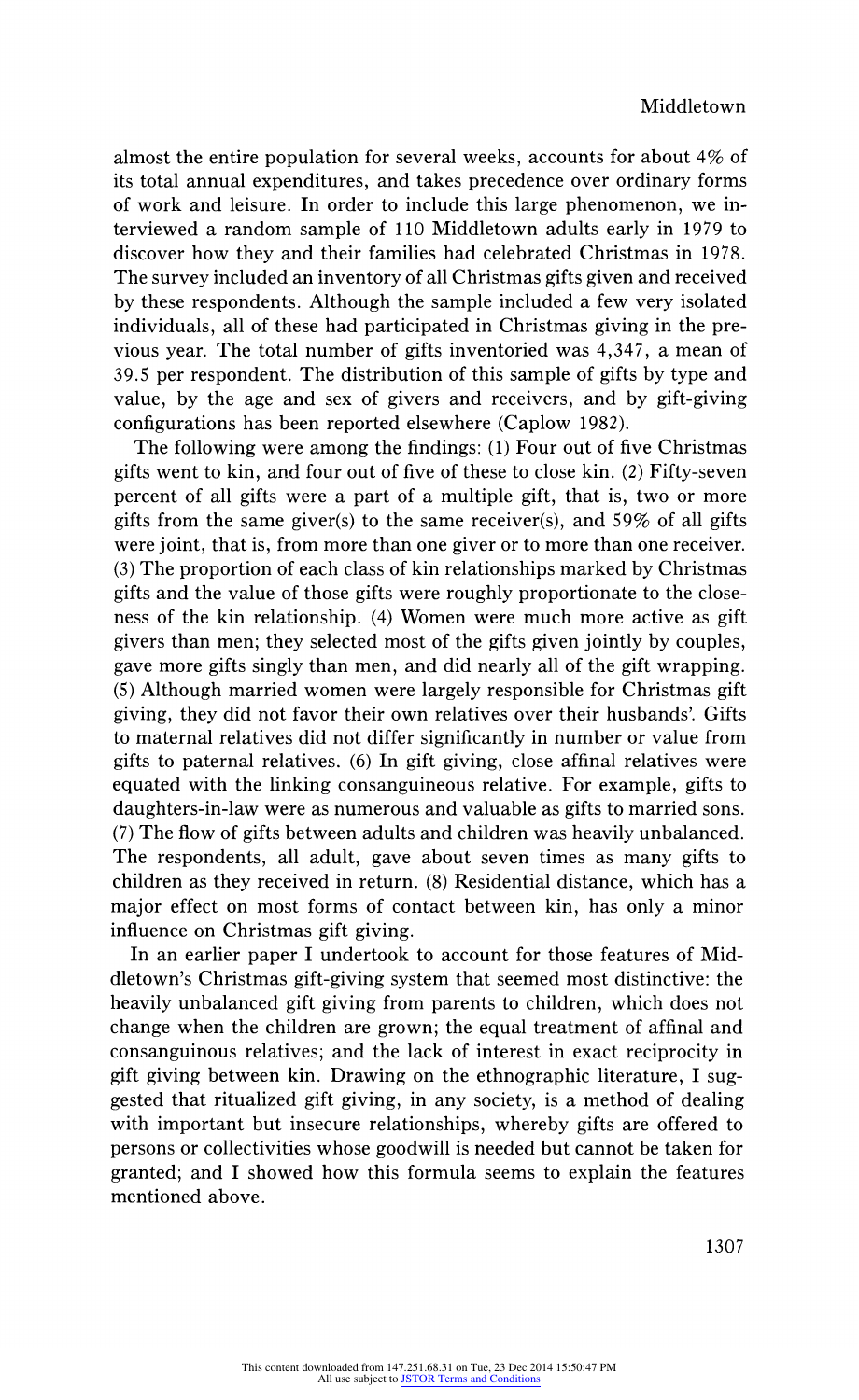**In this paper, I discuss a quite different problem: How are the rules that appear to govern Christmas gift giving in Middletown communicated and enforced? There are no enforcement agents and little indignation against violators. Nevertheless, the level of participation is very high.** 

**Here are some typical gift-giving rules that are enforced effectively in Middletown without visible means of enforcement and indeed without any widespread awareness of their existence:** 

### **THE TREE RULE**

**Married couples with children of any age should put up Christmas trees in their homes. Unmarried persons with no living children should not put up Christmas trees. Unmarried parents (widowed, divorced, or adoptive) may put up trees but are not required to do so.** 

**Conformity with the Tree Rule in our survey sample may be fairly described as spectacular. Table 1 shows the distribution of Christmas trees by family situation in our respondents' households. Of the 45 married respondents with children under 18, only two had no tree. One was a newly married woman who had spent the entire Christmas season with her husband's parents in another state. The other was a recent immigrant from Venezuela who omitted the tree to demonstrate her refusal to be assimilated: "We try to keep our own culture," she told the interviewer in explaining why she and her husband had set up a nativity scene instead.** 

**Of the 36 married respondents with children who were adults, only three lacked a tree. Two were away from home for the entire Christmas season; the third, a 69-year-old woman whose husband had been hospitalized recently, had broken up house-keeping and was living with a married daughter who had her own tree.** 

**Two of the six married and childless respondents had trees. They were a 23-year-old man and woman, each recently married, and presumably planning to have children. The other four married and childless respondents were much older, and in each case, the wives were beyond childbearing age. They had no trees.** 

**Of the 13 unmarried parents in the sample (one was raising two adopted grandchildren, another had an illegitimate child, and the others were widowed or divorced), eight had trees, five did not.** 

**Of the nine unmarried and childless respondents in the sample, none had individual trees, although most had put up Christmas decorations, and one young woman had decorated a potted begonia with Christmas lights. The two unmarried childless respondents who reported trees at home were young people still living with their parents; these apparent exceptions support the rule.**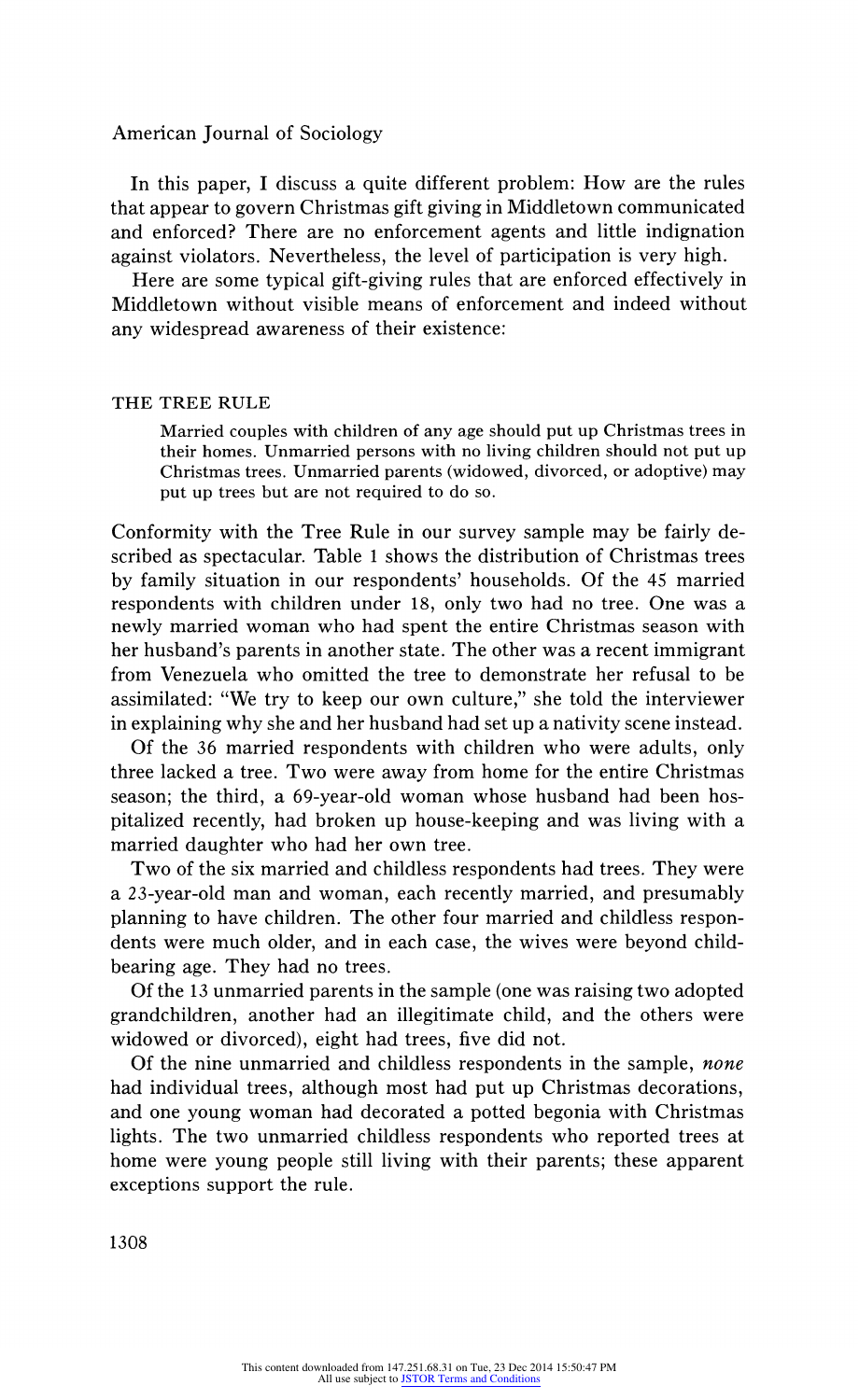| ۴<br>í |  |
|--------|--|
|        |  |
| c      |  |
| ۰      |  |

 $\epsilon$ (In a Middletown Sample, 1978)

|                                                                                                                                                                                                                                                                                                                                                                                                                                                                                                                            |       | (In a Middletown Sample, 1978) | UHRISTMAS IREES BY FAMILY SITUATION |             |          |                 |
|----------------------------------------------------------------------------------------------------------------------------------------------------------------------------------------------------------------------------------------------------------------------------------------------------------------------------------------------------------------------------------------------------------------------------------------------------------------------------------------------------------------------------|-------|--------------------------------|-------------------------------------|-------------|----------|-----------------|
|                                                                                                                                                                                                                                                                                                                                                                                                                                                                                                                            |       |                                | TYPE OF TREE                        |             |          |                 |
| RESPONDENT'S FAMILY SITUATION                                                                                                                                                                                                                                                                                                                                                                                                                                                                                              | None  | Ceramic                        | Artificial                          | <b>Real</b> | Multiple | TOTAL           |
| Married, children under 18                                                                                                                                                                                                                                                                                                                                                                                                                                                                                                 | 2(4)  |                                |                                     | 32          |          | 45              |
| Married, children over 18.                                                                                                                                                                                                                                                                                                                                                                                                                                                                                                 | 3(8)  |                                |                                     | 24          |          | 36              |
| Unmarried, children.                                                                                                                                                                                                                                                                                                                                                                                                                                                                                                       | 5(45) |                                |                                     |             |          | $\overline{13}$ |
| Married, childless                                                                                                                                                                                                                                                                                                                                                                                                                                                                                                         | 4(67) |                                |                                     |             | $\vdots$ |                 |
| Unmarried, childless                                                                                                                                                                                                                                                                                                                                                                                                                                                                                                       | 7(78) |                                |                                     |             | $\vdots$ |                 |
| Subtotal                                                                                                                                                                                                                                                                                                                                                                                                                                                                                                                   | 21    |                                |                                     | \$4         |          | $^{109}$        |
| Uncodable                                                                                                                                                                                                                                                                                                                                                                                                                                                                                                                  |       |                                |                                     |             |          |                 |
| Total $\ldots$ $\ldots$ $\ldots$                                                                                                                                                                                                                                                                                                                                                                                                                                                                                           |       |                                |                                     |             |          | $\frac{1}{1}$   |
| a real evergreen tree, spruce, fir, pine, or (rarely) cedar, about four to 12 feet in height, cut just before Christmas or (occasionally)<br>NOTE--None = no Christmas tree, ceramic = a ceramic Christmas tree, sometimes lighted, always of tabletop size;<br>artificial = an imitation evergreen tree, three to five feet tall, made of durable plastic and intended for repeated use, real =<br>dug up and placed in a tub, multiple = two or more, real or artificial, trees. Numbers in parentheses are percentages. |       |                                |                                     |             |          |                 |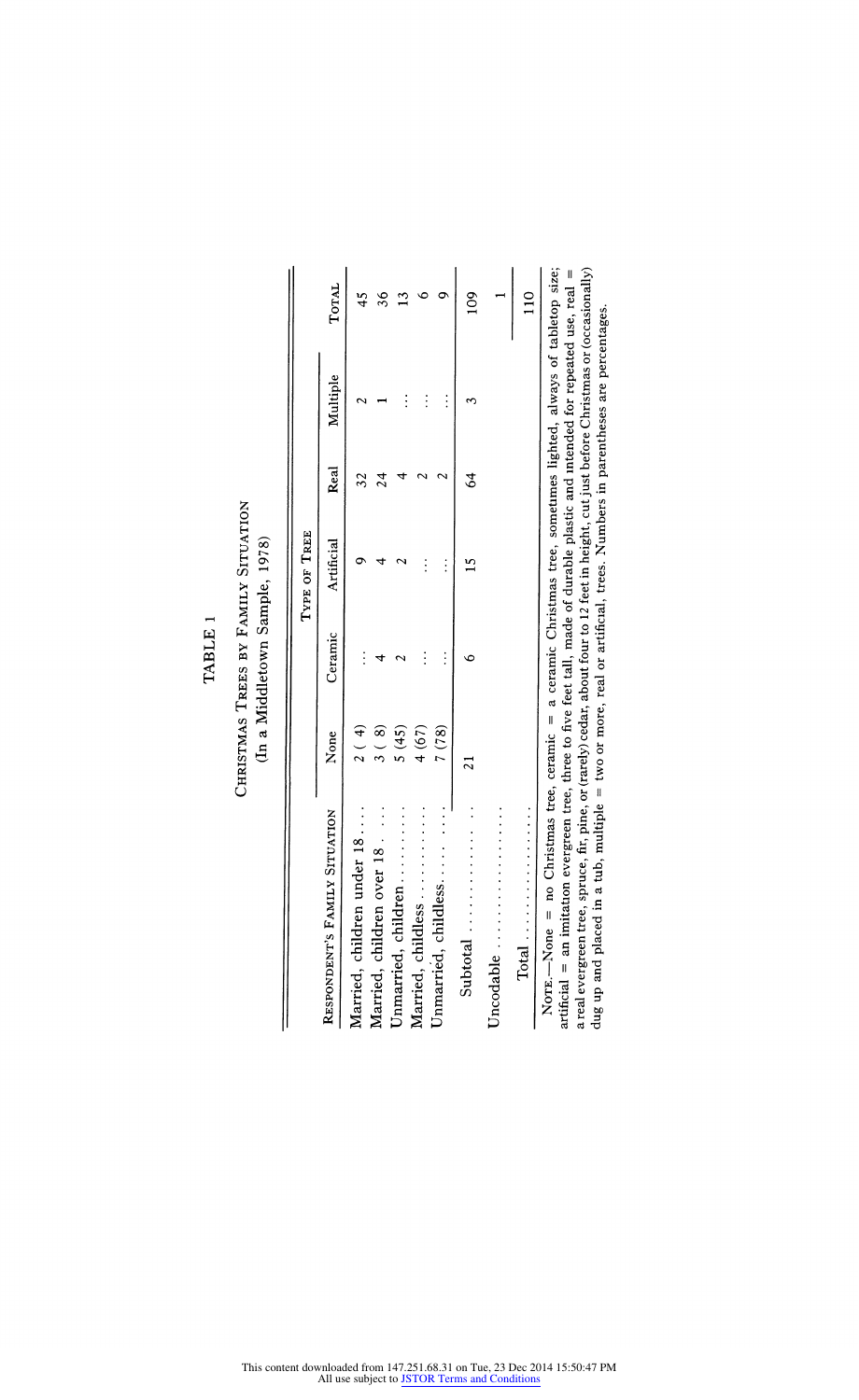**Nobody in Middletown seems to be consciously aware of the norm that requires married couples with children of any age to put up a Christmas tree, yet the obligation is so compelling that, of the 77 respondents in this category who were at home for Christmas 1978, only one-the Venezuelan woman previously mentioned-failed to do so. Few of the written laws that agents of the state attempt to enforce with endless paperwork and threats of violence are so well obeyed as this unwritten rule that is promulgated by no identifiable authority and backed by no evident threat. Indeed, the existence of the rule goes unnoticed. People in Middletown think that putting up a Christmas tree is an entirely voluntary act. They know that it has some connection with children, but they do not understand that married couples with children of any age are effectively required to have trees and that childless unmarried people are somehow prevented from having them. Middletown people do not consciously perceive the Christmas tree as a symbol of the complete nuclear family (father, mother, and one or more children). Those to whom we suggested that possibility seemed to resent it.** 

**Ethnographers have debated at some length whether the symbolic connections they detect in tribal cultures need to be verified by the testimony of participants (Foster and Brandes 1980). In this exceptionally clear instance, we infer that Middletown people sense the symbolic meaning of the Christmas tree because, otherwise, the consistency of their behavior with respect to it would be inexplicable, but there is direct evidence that they themselves do not translate the symbol.** 

### **THE WRAPPING RULE**

**Christmas gifts must be wrapped before they are presented.** 

**A subsidiary rule requires that the wrapping be appropriate, that is, emblematic, and another subsidiary rule says that wrapped gifts are appropriately displayed as a set but that unwrapped gifts should not be so displayed. Conformity with these rules is exceedingly high.** 

**An unwrapped object is so clearly excluded as a Christmas gift that Middletown people who wish to give something at that season without defining it as a Christmas gift have only to leave the object unwrapped. Difficult-to-wrap Christmas gifts, like a pony or a piano, are wrapped symbolically by adding a ribbon or bow or card and are hidden until presentation. Nowadays, in Middletown, it is not sufficient to wrap a Christmas gift in ordinary paper. Nearly all gifts are wrapped in special paper, most emblematically colored red, green, or white with graphic emblems that include Santa Claus, the Christmas tree, bells, candles, holly, mistletoe, wreaths, or carolers-a whole lexicon of familiar images. Christmas packages are decorated further with ribbons, bows, and stick-**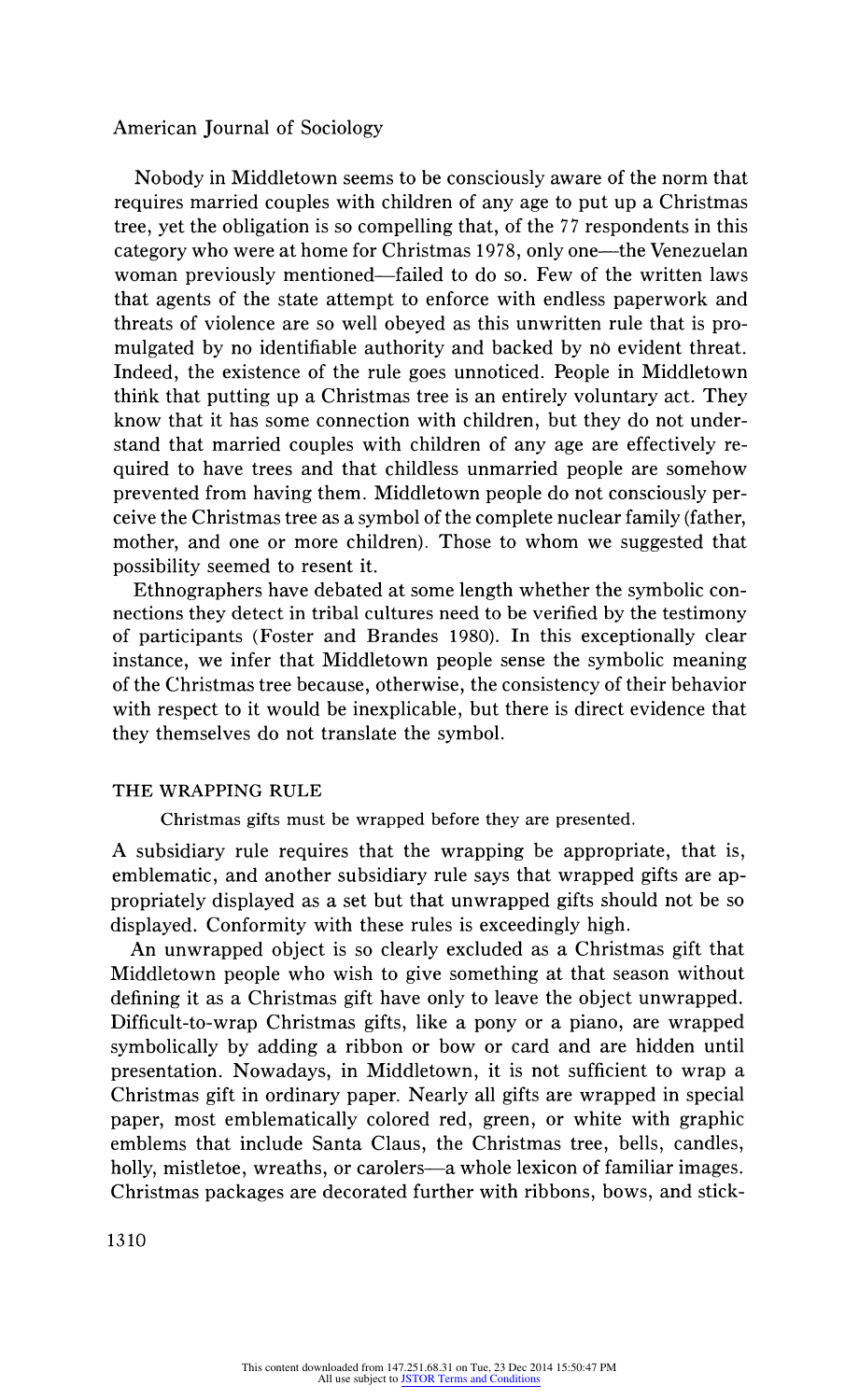**ers. Many of these packages are made up in the stores, but a greater number are wrapped at home. Women wrap far more gifts than men. Almost half the male respondents had someone else wrap their gifts, and wives were much more likely to wrap their husbands' gifts than were the husbands. Of the women in the sample, 57% wrapped all their gifts without help, compared with 16% of the men.** 

**In nearly every Middletown household, the wrapped presents are displayed under or around the Christmas tree as a glittering monument to the family's affluence and mutual affection. Picture taking at Christmas gatherings is clearly a part of the ritual; photographs were taken at 65% of the recorded gatherings. In nearly all instances, the pile of wrapped gifts was photographed; and individual participants were photographed opening a gift, ideally at the moment of "surprise." Although the pile of wrapped gifts is almost invariably photographed, a heap of unwrapped gifts is not a suitable subject for the Christmas photographer. Among the 366 gatherings we recorded, there was a single instance in which a participant, a small boy, was photographed with all his unwrapped gifts. To display unwrapped gifts as a set seems to invite the invidious comparison of gifts-and of the relationships they represent.** 

### **THE DECORATION RULE**

**Any room where Christmas gifts are distributed should be decorated by affixing Christmas emblems to the walls, the ceiling, or the furniture.** 

**This is done even in nondomestic places, like offices or restaurant dining rooms, if gifts are to be distributed there. Conformity to this rule was perfect in our sample of 366 gatherings at which gifts were distributed, although, once again, the existence of the rule was not recognized by the people who obeyed it.** 

**The same lack of recognition applies to the interesting subsidiary rule that a Christmas tree should not be put up in an undecorated place, although a decorated place need not have a tree. Unmarried, childless persons normally decorate their homes, although they have no trees, and decorations without a tree are common in public places, but a Christmas tree in an undecorated room would be unseemly. The decorations are often elaborate:** 

**We had lights outside and around the front door. There was a wreath on the front door and over the fireplace, candles around, the large and the small Christmas angel, a mistletoe ball, Christmas salt and pepper shakers, and Christmas plates for cookies, the creche on the television, card holders for the Christmas cards.** 

**Every room in the house had Christmas decorations. I have outside lights on the outdoor tree and on the garage door, electric candles in the window,**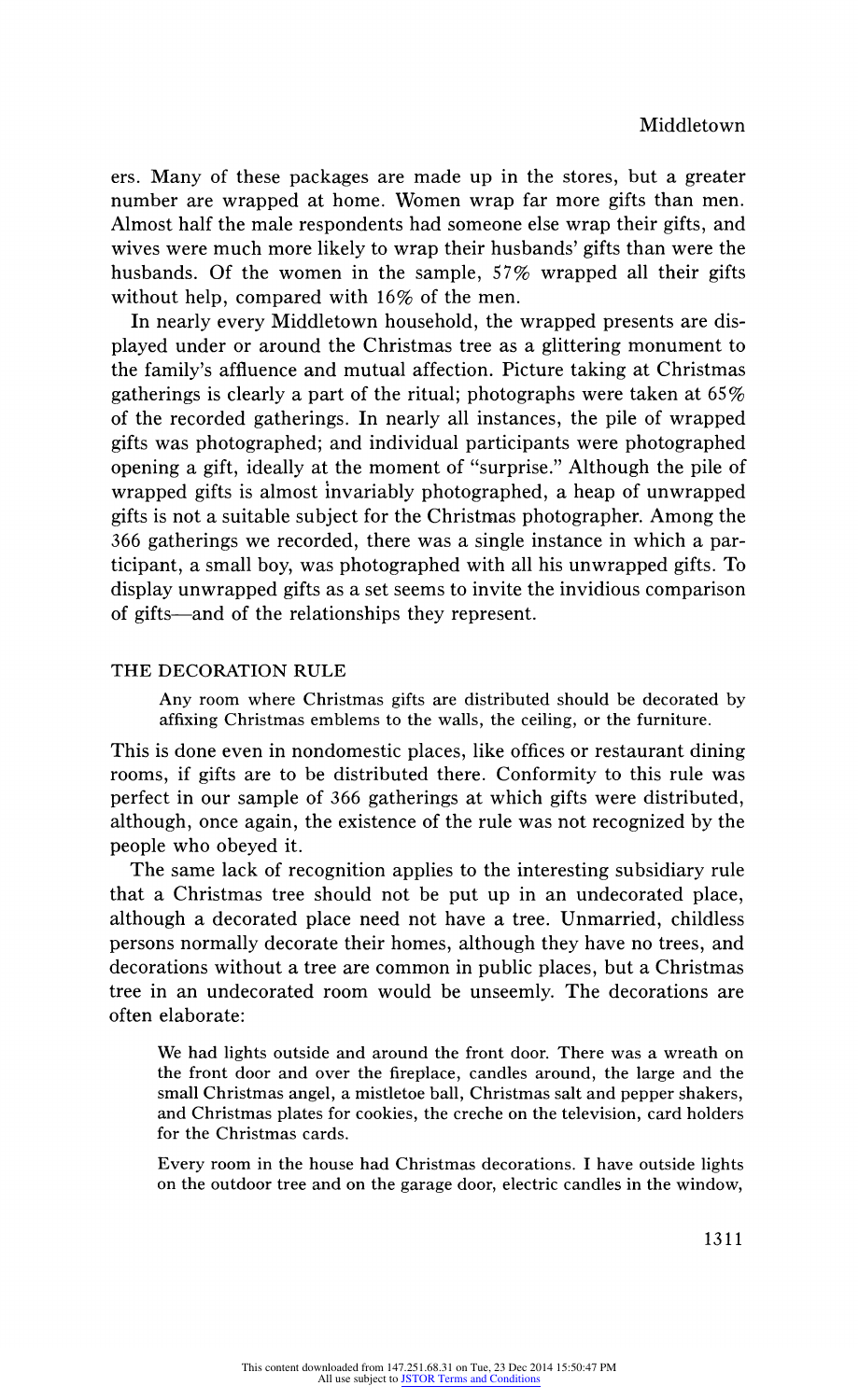**we decorate the outdoor pole lamp. On the mantel in the family room I have two latch hook stockings for my granddaughters. The mantel is decorated with angels and Rudolph. I decorate the bulletin board to look like a package. There is a wreath on the door, and the nativity scene my mother made. A Holly Hobby ball in the master bath, mistletoe in the entry way, an artificial tree and lights around the mirror in the bathroom. My Christmas angel collection was out.** 

**It goes without saying that Christmas decorations must be temporary, installed for the season and removed afterward (with the partial exception of outdoor wreaths, which are sometimes left to wither on the door.) A room painted in red and green, or with a frieze of plaster wreaths, would not be decorated within the meaning of the rule.** 

## **THE GATHERING RULE**

**Christmas gifts should be distributed at gatherings where every person gives and receives gifts.** 

**Compliance with this rule is very high. More than nine-tenths of the 1,378 gifts our respondents received, and of the 2,969 they gave, were distributed in gatherings, more than three-quarters of which were family gatherings. Most gifts mailed or shipped by friends and relatives living at a distance were double wrapped, so that the outer unceremonious wrappings could be removed and the inner packages could be placed with other gifts to be opened at a gathering. In the typical family gathering, a number of related persons assemble by prearrangement at the home of one of them where a feast is served; the adults engage in conversation; the children play; someone takes photographs; gifts are distributed, opened, and admired; and the company then disperses. The average Middletown adult fits more than three of these occasions into a 24-hour period beginning at Christmas Eve, often driving long distances and eating several large dinners during that time.** 

### **THE DINNER RULE**

**Family gatherings at which gifts are distributed include a "traditional Christmas dinner."** 

**This is a rule that participants in Middletown's Christmas ritual may disregard if they wish, but it is no less interesting because compliance is only partial. Presumably, this rule acquired its elective character because the pattern of multiple gatherings described above requires many gatherings to be scheduled at odd hours when dinner either would be inappropriate or, if the dinner rule were inflexible, would require participants to overeat beyond the normal expectations of the season. However, 65% of the survey respondents had eaten at least one traditional Christmas dinner the previous year.**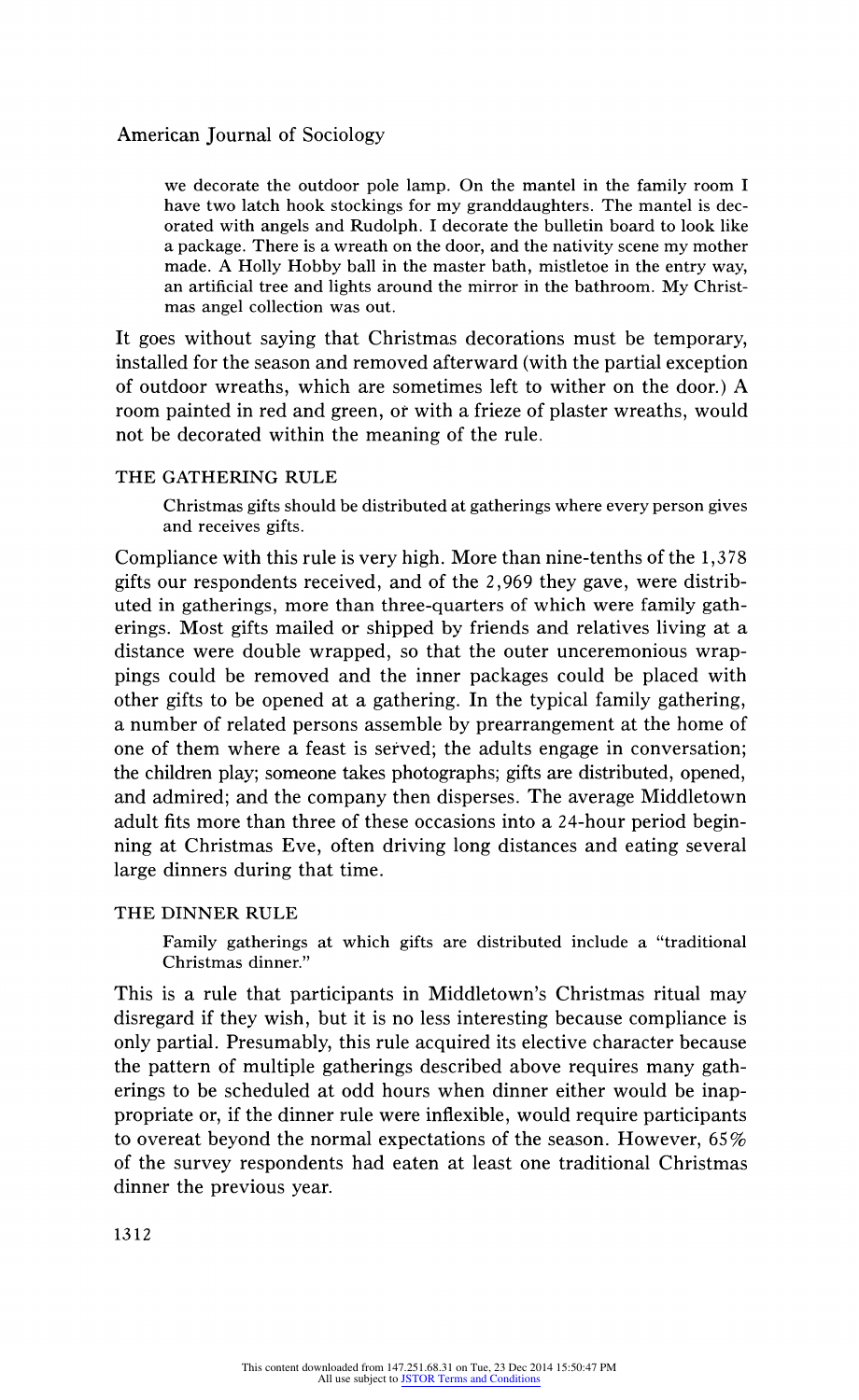**The term "traditional Christmas dinner" was used by respondents themselves to describe a meal pattern with all or most of the following elements: (1) turkey or ham, preferably turkey and ham; (2) dressing; (3) white potatoes, preferably mashed; (4) sweet potatoes in some form; (5) cranberry sauce or salad; (6) green beans, baked beans, or bean salad; and (7) pumpkin pie and other pies.** 

**There appears to be a subsidiary rule that traditional Christmas dinners served in homes should be prepared exclusively by women. There was not a single reported instance in this survey of a traditional Christmas dinner prepared by a man.** 

### **THE GIFT SELECTION RULES**

**A Christmas gift should (a) demonstrate the giver's familiarity with the receiver's preferences; (b) surprise the receiver, either by expressing more**  affection-measured by the aesthetic or practical value of the gift-than **the receiver might reasonably anticipate or more knowledge than the giver might reasonably be expected to have; (c) be scaled in economic value to the emotional value of the relationship.** 

**The economic values of any giver's gifts are supposed to be sufficiently scaled to the emotional values of relationships that, when they are opened in the bright glare of the family circle, the donor will not appear to have disregarded either the legitimate inequality of some relationships by, for example, giving a more valuable gift to a nephew than to a son, or the legitimate equality of other relationships by, for example, giving conspicuously unequal gifts to two sons.** 

**Individuals participating in these rituals are not free to improvise their own scales of emotional value for relationships. The scale they are supposed to use, together with its permissible variations, is not written down anywhere but is thoroughly familiar to participants. From analysis of the gifts given and received by our survey respondents, we infer the following rules for scaling the emotional value of relationships.** 

#### **THE SCALING RULES**

**(a) A spousal relationship should be more valuable than any other for both husband and wife, but the husband may set a higher value on it than the wife. (b) A parent-child relationship should be less valuable than a spousal relationship but more valuable than any other relationship. The parent may set a higher value on it than the child does. (c) The spouse of a married close relative should be valued as much as the linking relative. (d) Parents with several children should value them equally throughout their lives. (e) Children with both parents still living, and still married to each other, may value them equally or may value their mothers somewhat more than their fathers. A married couple with two pairs of living, still-married parents**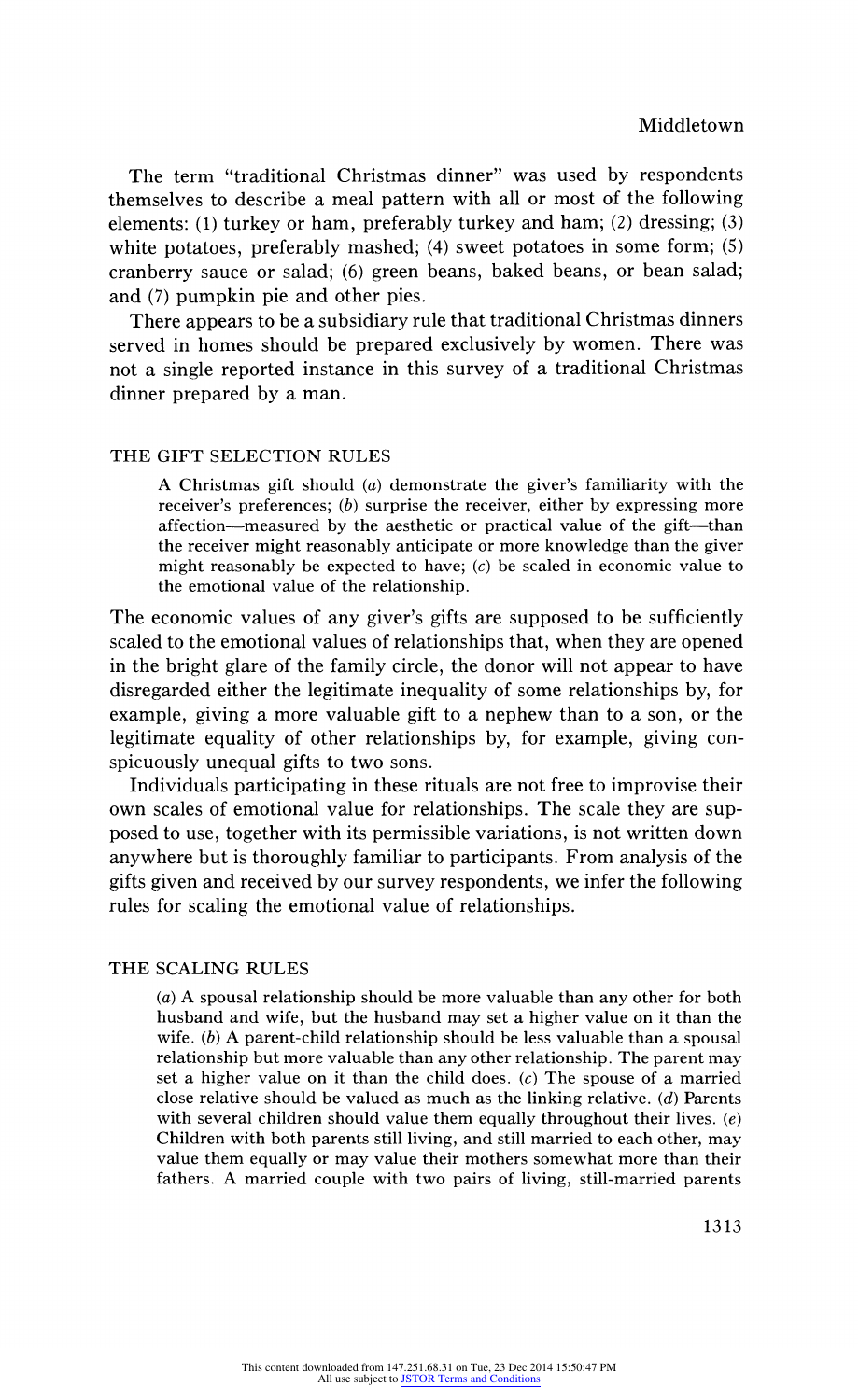**should value each pair equally. Children of any age with divorced, separated, or remarried parents may value them unequally. (f) Siblings should be valued equally in childhood but not later. Adult siblings who live close by and are part of one's active network should be equally valued, along with their respective spouses, but siblings who live farther away may be valued unequally. (g) Friends of either sex, aside from sexual partners treated as quasi-spouses, may be valued as much as siblings but should not be valued as much as spouses, parents, or children. (h) More distant relatives-like aunts or cousins-may be valued as much as siblings but should not be valued as much as spouses, parents, or children.** 

**It is a formidable task to balance these ratios every year and to come up with a set of Christmas gifts that satisfies them. Small wonder that Middletown people complain that Christmas shopping is difficult and fatiguing. But although they complain, they persist in it year after year without interruption. People who are away from home for Christmas arrange in advance to have their gifts distributed to the usual receivers and to open their own gifts ceremoniously. People confined by severe illness delegate others to do shopping and wrapping. Although our random sample of Middletown adults included several socially isolated persons, even the single most isolated respondent happened to have an old friend with whom he exchanged expensive gifts.** 

**Given the complexity of the rules, errors and failures in gift selection can be expected to occur, and they frequently do. Indeed, the four or five shopping days immediately after Christmas are set aside in Middletown stores for return or exchange of badly selected gifts. A number of respondents described relatives who make a point of being impossible to please, like the grandfather in Renata Adler's story:** 

**The grandfather, who pretended not to care about the holiday, every year, until the precise moment when the door to the study, where the piano stood, was opened and the presents were revealed, became every year, at that moment, hopeful, eager, even zealous and then dejected utterly. No one had ever found a present that actually pleased him. "Very nice," he would say, in a tight voice, as he unwrapped one thing after another. "Very nice. Now I'll just put that away." The year his sons gave him an electric razor, he said, "Very nice. Of course I'll never use it. I'm too old to change the way I shave." When they asked him at least to try it, he said "No, I'm sorry. It's very nice. No I'll just put that away." [Adler 1978, pp. 136-37]** 

**The standard disappointing gift is an article of clothing in the wrong size. Women are particularly resentful of oversized items that seem to say the giver perceives them as "fat." Children are often insulted by inattentive relatives who gve them toys that are too "young." The spouse's or lover's gift that is disliked by the receiver is a sign of alienation. Two of the five couples in our sample for whom such gifts were reported at Christmas 1978 had separated by the time of the interview several weeks later.** 

**The rigor of the Selection Rules is softened by several devices-joint**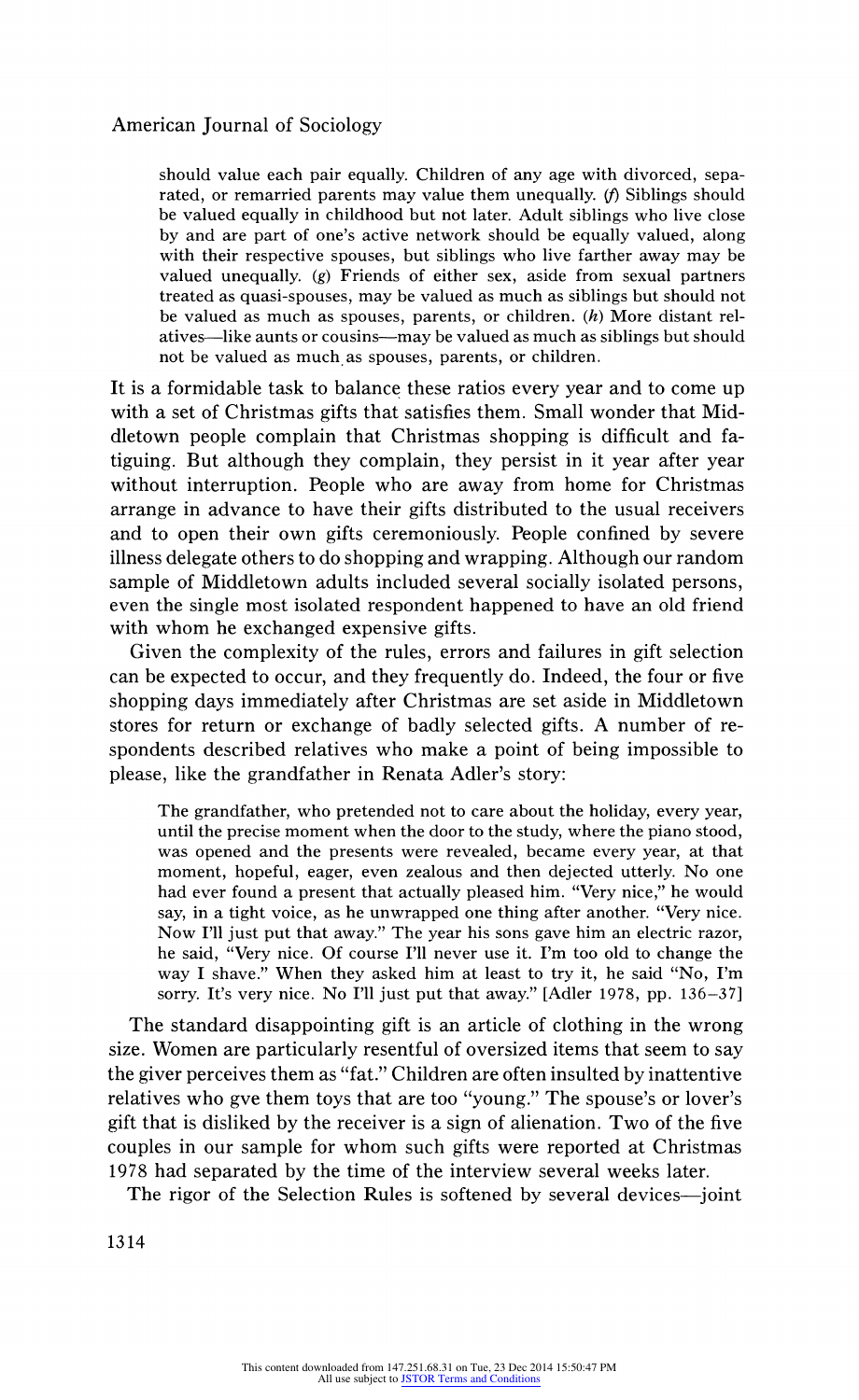**gifts from and to married couples, from children to parents, and from two or three siblings to another are common. Such arrangements make it difficult to determine whether the comparative value of relationships has been correctly translated into gifts, and that is the more or less conscious intention. Two families in our sample drew lots for their gifts. That practice is nearly standard at nonfamilial Christmas gatherings, like ward parties for hospitalized children, where presents are distributed without any attempt to particularize relationships.** 

## **FITNESS RULES**

**Rules about the fitness of gifts (e.g., women should not give cut flowers to men) are too numerous to specify, but one deserves passing attention. Money is an appropriate gift from senior to junior kin, but an inappropriate gift from junior to senior kin, regardless of the relative affluence of the parties. This is another rule which appears to be unknown to the people who obey it. Of 144 gifts of money given by persons in our sample to those in other generations, 94% went to junior kin, and of the 73 money gifts respondents received from persons in other generations, 93% were from senior kin. A gift certificate may be given to a parent or grandparent to whom an outright gift of money would be improper, but we did not record a single instance of a gift certificate having been given to a child or a grandchild, no substitution being called for.** 

# **THE RECIPROCITY RULE**

**Participants in this gift system should give (individually or jointly) at least one Christmas gift every year to their mothers, fathers, sons, daughters; to the current spouses of these persons; and to their own spouses.** 

**By the operation of this rule, participants expect to receive at least one gift in return from each of these persons excepting infants. Conformity runs about 90% for each relationship separately and for the aggregate of all such relationships. Gifts to grandparents and grandchildren seem to be equally obligatory if these live in the. same community or nearby, but not at greater distances (see Caplow 1982, table 6). Christmas gifts to siblings are not required. Only about one-third of the 274 sibling relationships reported by the sample were marked by Christmas gifts. The proportion was no higher for siblings living close than for those farther away. However, gifts to siblings do call for a return gift; this obligation is seldom scanted. Gift giving to siblings' children, and parents' siblings and their respective spouses, appears to be entirely elective; fewer than half of these are reciprocated. We have no way of knowing whether such gifts may be reciprocated at another Christmas, but there were no references to deferred reciprocation in the interviews.**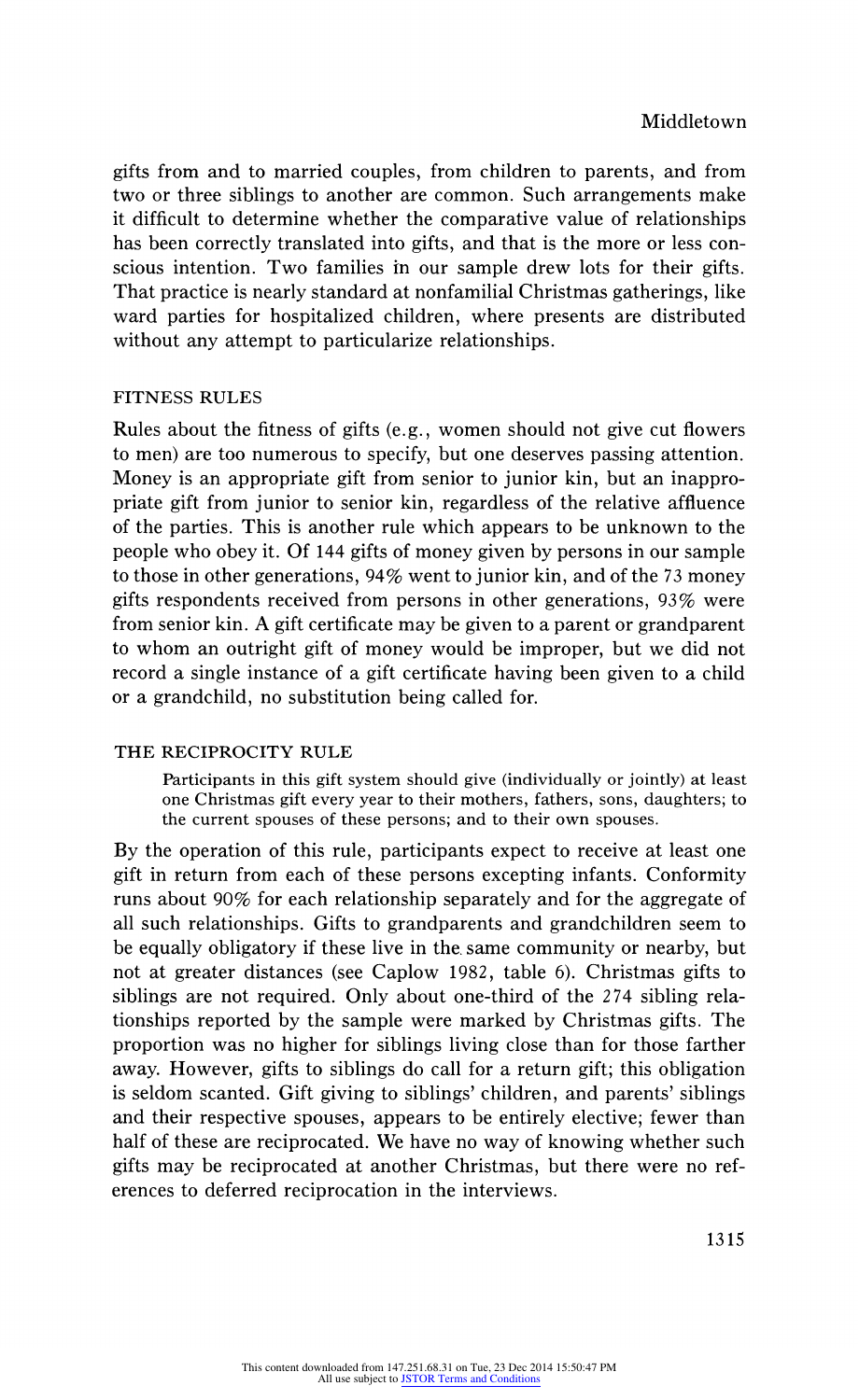**The Reciprocity Rule does not require reciprocated gifts to be of equal value. Parents expect to give more valuable and more numerous gifts to their minor children and to their adult children living at home than they receive in return. This imbalance is central to the entire ritual. The iconography of Middletown's secular Christmas emphasizes unreciprocated giving to children by the emblematic figure of Santa Claus, and the theme of unreciprocated giving provides one of the few connections between the secular and religious iconography of the festival—the Three Wise Men coming from a distant land to bring unreciprocated gifts to a child.** 

**Equivalence of value tends to be disregarded in gift giving between husbands and wives and between parents and their adult children. Husbands often give more valuable gifts to wives than they receive from them. The gifts of parents to adult children are approximately balanced in the aggregate-about the same number of substantial gifts are given in each direction-but there is no insistence on equivalence in particular cases, and when we examine such relationships one by one, we discover many unbalanced exchanges, which seem to be taken for granted.** 

**Only in the relationship between siblings and sibling couples do we find any active concern that the gifts exchanged be of approximately equal value, and even there it is more important to give gifts of approximately equal value to several siblings than to exchange gifts of equal value with each of them.** 

**Empirically, the gift giving between adults and children in our sample was highly unbalanced, in both quantity and value. Respondents gave 946 gifts to persons under 18 and received 145 in return; 89 of these were of substantial value and six of the return gifts were. In about one-third of these relationships, no gift was returned to the adult either by the child or in the child's name. In most of the remaining relationships, the child returned a single gift of token or modest value.** 

**There is little reciprocity in the gift giving between non-kin. A large number of the gifts in this category are addressed to persons who provide minor services; reciprocation in those cases would be bizarre. Gifts from employers to employees, from grateful patients to physicians, and from pupils to teachers do not call for reciprocation. The Christmas gifts exchanged en masse at club meetings and office parties are reciprocal to the extent that each participant gives and receives some small gift, but there is no direct exchange between giver and receiver.** 

## **DISCUSSION**

**Since the problem is to account for the uniformities of gift-giving behavior revealed by the data, speaking of rules begs the question to some extent.**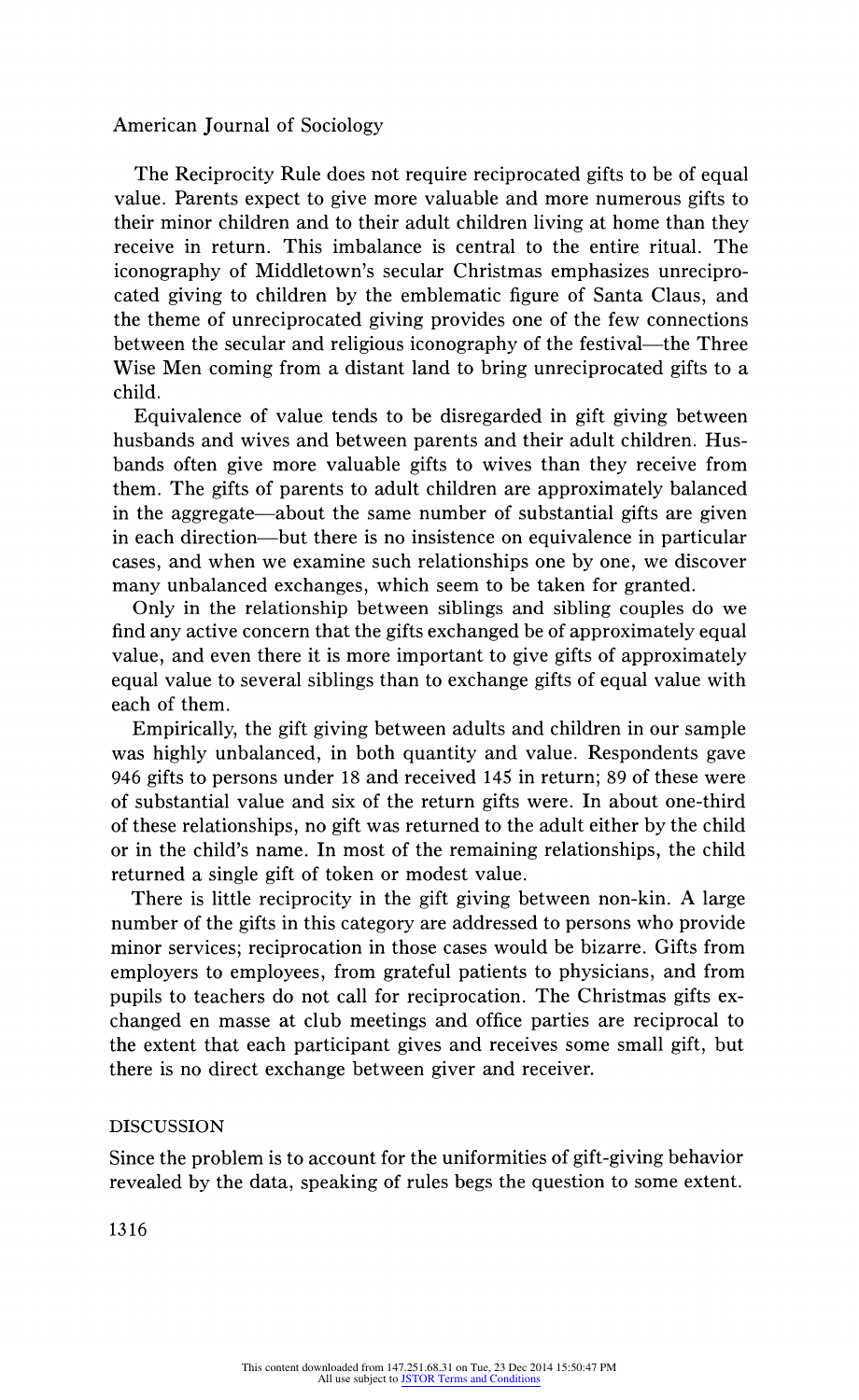**Although we infer from the uniformities observed in Middletown's Christmas gift giving that, somewhere in the culture, there must be statements to which the observed behavior is a response, the crucial point is that we cannot find those statements in any explicit form. Indeed, they are not recognized by participants in the system. In effect, the rules of the game are unfamiliar to the players, even though they can be observed to play meticulously by the rules. Instructions for Christmas gift giving are not found in administrative regulations or popular maxims or books of etiquette; they are not promulgated. Neither do they seem to be enforced by what Durkheim called "the public conscience" (Durkheim [1895] 1964, pp. 2-3). People who scanted their Christmas obligations would not be disapproved of by the public conscience in Middletown because Christmas gift giving is visualized there as both a private and a voluntary activity. We never heard anyone make an even indirect reference to community opinion in connection with Christmas gift giving. As far as we can tell, there are no customary forms of moral disapproval reserved for persons who neglect their Christmas duties (which are not, of course, considered to be duties). The moral drift goes the other way. Among Middletown's Protestant fundamentalists there are still vestiges of the violent Puritan objection to the celebration of Christmas as a "wanton Bacchanalian feast" (Barnett 1954, pp. 1-23), which is commonly expressed in sermons about the "degradation" and "commercialization" of the festival.** 

**Since the rules of Christmas gift giving have no explicit form or institutional backing or moral support, they seem to escape the dichotomous classification of "summary rules" and "rules of practice" proposed by** 

|                                                            | RELATIONSHIPS MARKED BY GIFTS (%) |                 |
|------------------------------------------------------------|-----------------------------------|-----------------|
| <b>RELATIONSHIP</b>                                        | Within 50 Miles                   | Beyond 50 Miles |
|                                                            | 100(29)                           | 85 (26)         |
| $\text{Mothers}\ldots\ldots\ldots\ldots\ldots\ldots\ldots$ | 98 (41)                           | 90 (29)         |
|                                                            | 96 (191)                          | 95 (61)         |
| $Childrens' spousse. \ldots \ldots \ldots$                 | 92 (52)                           | 94 (38)         |
| Grandparents                                               | 96 (25)                           | 50(26)          |
| Grandchildren                                              | 90 (95)                           | 77 (63)         |
|                                                            | 32 (122)                          | 35 (152)        |
|                                                            | 24 (84)                           | 24 (113)        |
| $Sibling's$ children $\ldots \ldots \ldots$                | 19 (254)                          | 15 (384)        |
| Parents' siblings                                          | 15 (86)                           | 10 (200)        |

#### **TABLE 2**

**GIFT GIVING IN MIDDLETOWN BY RELATIONSHIP AND RESIDENTIAL DISTANCE, CHRISTMAS, 1978** 

**NOTE.-Numbers in parentheses are N's**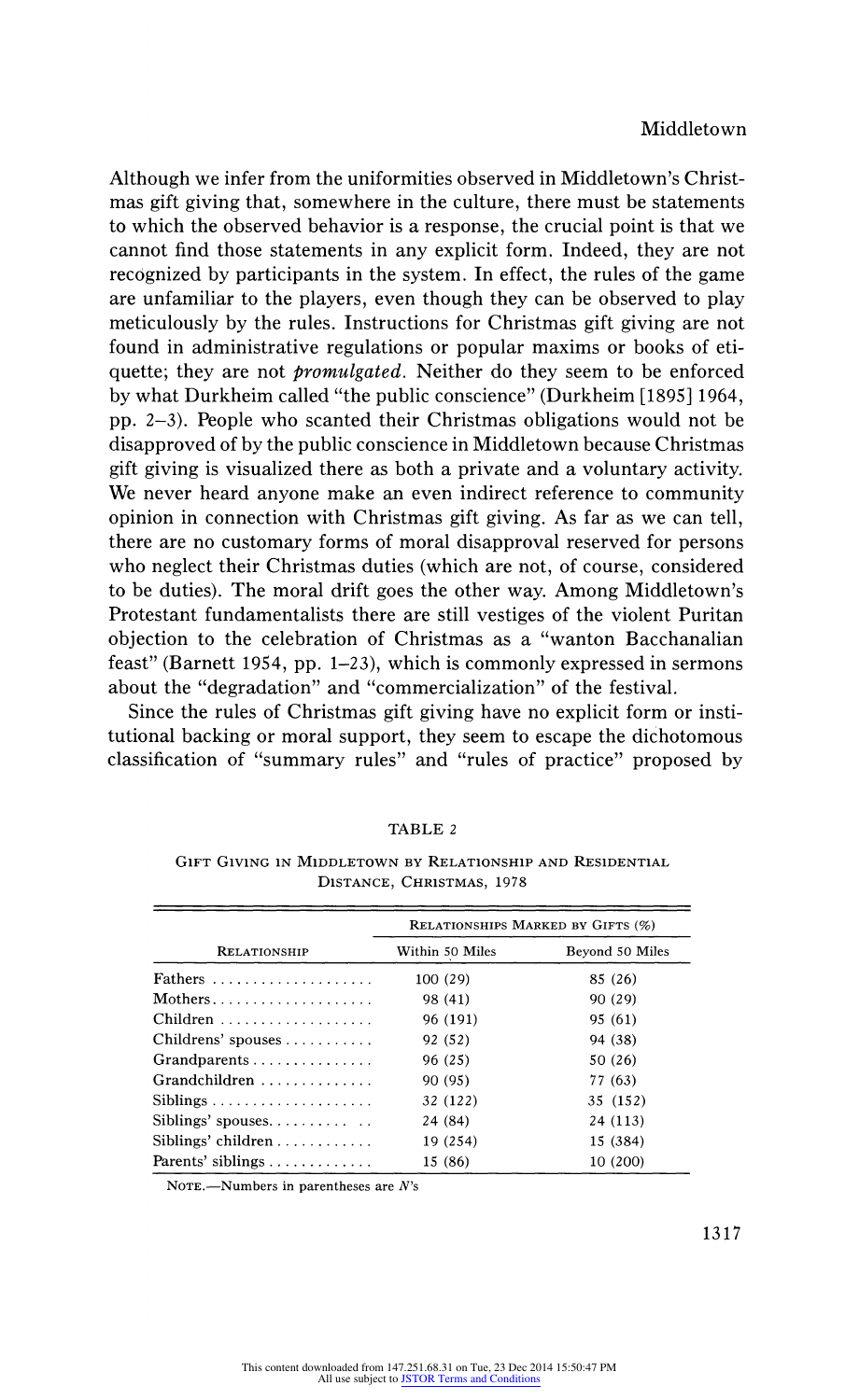**Rawls (1967) and elaborated subsequently by Giddens (1976) and Mulligan and Lederman (1977). They cannot be summary rules because they are not formulated on the basis of past decisions, and they cannot be rules of practice because they do not refer exclusively to a closed situation created by the rules themselves. It is tempting to abandon the concept of rules altogether, but if we do that, how are we to explain the extraordinary uniformity of behavior demonstrated, for example, in tables 1 and 2? Substituting another word like "custom" or "norm" would merely introduce additional complications. What are we to make of unrecognized customs and amoral norms? As Collins remarked,** 

**Why do people repay a gift? Self-interest is not a sufficient explanation, as an exchange is rewarding only to the extent that individuals already know there will be reciprocity. Hence theorists have felt it necessary to fall back on such claims as "what is customary becomes obligatory" (Blau 1964), or to invoke an alleged "norm of reciprocity" (Gouldner 1960; see also Heath 1976). Both formulations beg the explanatory question: in both cases, the customariness of the behavior is just what remains to be explained, and to call this customariness a "norm" is merely to describe it. [1981, p. 1006]** 

**Both functionalist and social exchange theories provide convincing accounts of this gift-giving system (or any other) taken as a whole. Functionalism, with its realist conception of society, looks to the contribution that a given system of activity makes to the maintenance of some larger and more durable system: the institution, the culture, the society. Exchange theory, implicitly nominalist, looks to identities in human nature to account for observed uniformities in social behavior. Some recent investigators, notably in ethnomethodology, have modified this view without attenuating its nominalism by asserting that exchange transactions seldom involve rational calculations of self-interest but are typically based on tacit understandings rooted in previous experience (see Cicourel 1973; Deutscher 1973; Cancian 1975).** 

**Ekeh (1974) distinguishes between "collectivistic orientations" in social exchange theory, exemplified by Durkheim, Mauss, and particularly Levi-Strauss, and "individualistic orientations," whose principal spokesmen he identifies as Homans and Blau, although very similar positions were articulated much earlier by Frazer (1919) and by the forgotten American sociologist Albert Chavannes, who was rediscovered by Knox (1963). The collectivistic orientations emphasize systems of exchange and their contributions to social solidarity. The individualistic orientations propose that the self-interest of individual participants provides sufficient explanation for particular transactions and ipso facto accounts for any similarities displayed by a plurality of transactions. But the two approaches, when applied to particular cases, are not as contradictory as their protagonists claim, since the collectivists cannot demonstrate that individual trans-**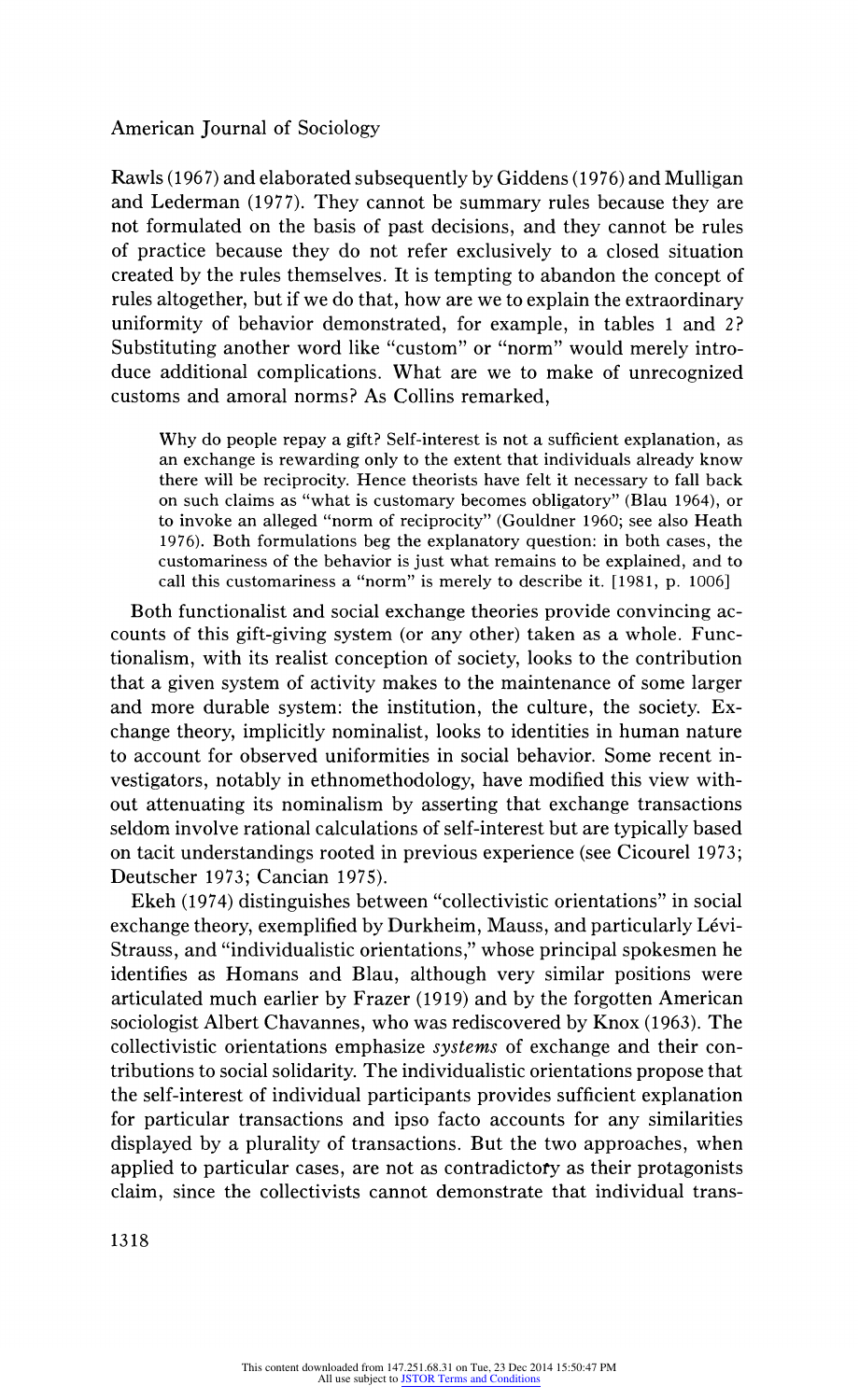**actions do not satisfy the self-interest of participants in an exchange system, while the individualists have never, to my knowledge, attempted to show that the repetition of similar transactions does not contribute to social solidarity. Indeed, it is very easy to cross from one side of this street to the other when working with empirical material. An earlier report of this study proposed a functional explanation of Christmas gift giving in Middletown as serving to reinforce group solidarity (Caplow and Williamson 1980), and another report of the same study suggests that individuals are persuaded by self-interest to concentrate their gift giving on persons whose goodwill is wanted but cannot be taken for granted (Caplow 1982)-an individualistic account with no reference to group solidarity.** 

**But while it may be possible, if not prudent, to use opposing theories of social exchange to illuminate different facets of the same data, it must be admitted, nevertheless, that neither theory directly explains cultural uniformities in gift giving. In the collectivist perspective, any type of exchange transaction, whether it is cross-cousin marriage in New Guinea or Christmas giving in Middletown, binds the entire community together. But what invisible hand accomplishes this result? It cannot be the community as a whole, because that is incapable of such concerted action, or any of its components, since none of those takes particular cognizance of the uniformities we are trying to explain.** 

**The individualistic account is incomplete in a different way. Rational self-interest may explain why Middletown people give their affinal relatives so many Christmas gifts, but the explanation is plausible only because of other uniformities in the relationships of Middletown people with their affines. If the uniformity of gift-giving behavior is attributed to these other uniformities, these will then, in turn, call for explanation, and we will not have made much progress with the problem. At some point in the sequence, we must face the fact that Christmas gift giving in Middletown is a customary pattern of ritual behavior. "The customariness of the behavior" to quote Collins again, "is just what remains to be explained."** 

**Recent work by ethnographers has carried the analysis of gift exchange in simple societies beyond the classic formulation of Marcel Mauss ([1925] 1967). Schieffelin (1980), summarizing the research of other ethnographers working in New Guinea (Wagner 1969; Kapferer 1976; Rubel and Rosman 1978; Ernst 1978) together with his own, concludes that "all these studies contain the idea that exchange, as a system of meanings, is involved in the shaping or construction of particular cultural realities. They do this by focusing on the act of prestation as a rhetorical gesture of social communication, stressing the symbolism of the objects exchanged, and viewing transactions as expressive statements or movements in the management of meaning" (p. 503).**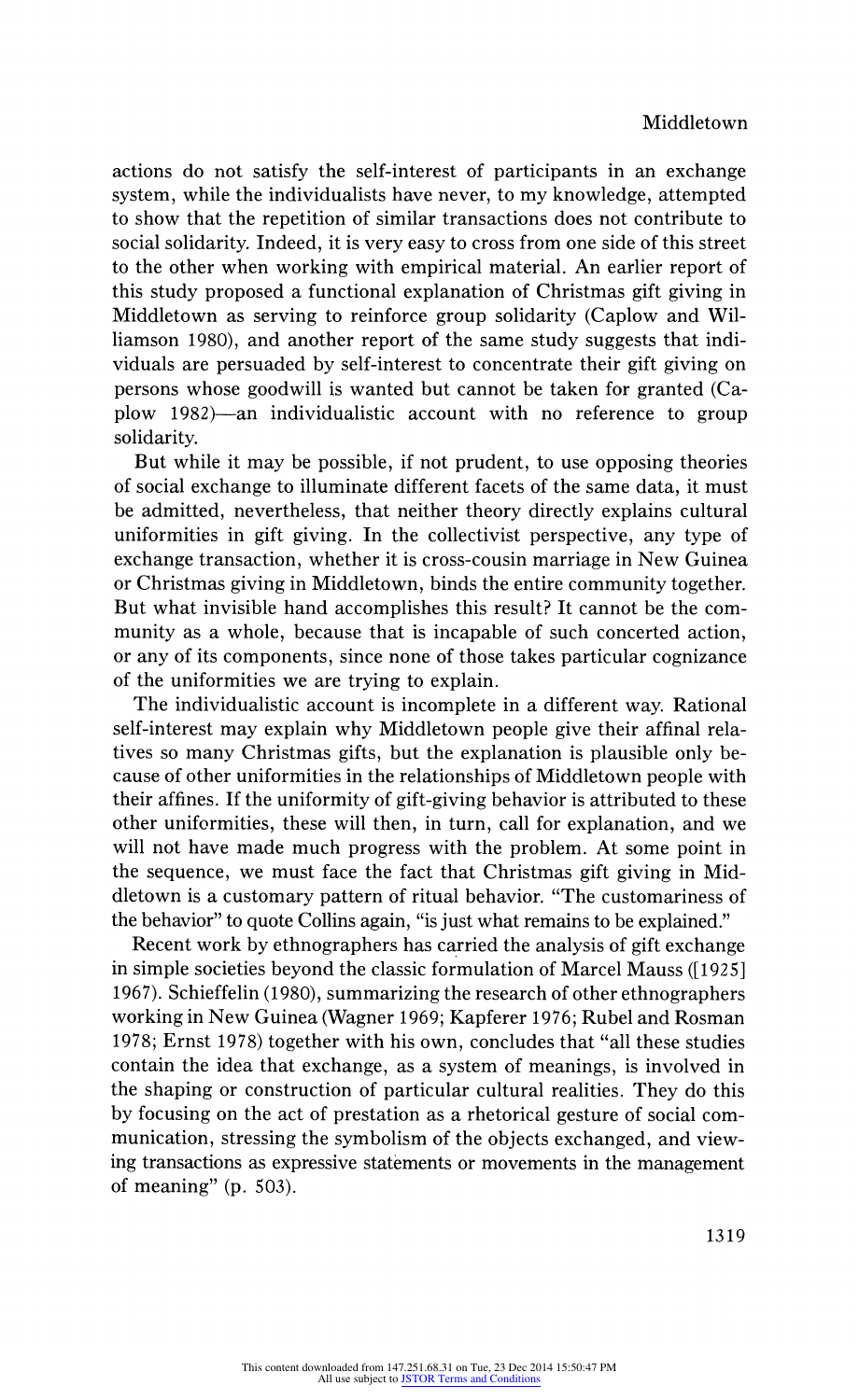**Gift exchange, in effect, is a language that employs objects instead of words as its lexical elements. In this perspective, every culture (there may be exotic exceptions, but I am unaware of them) has a language of prestation to express important interpersonal relationships on special occasions, just as it has a verbal language to create and manage meaning for other purposes. The language of prestation, like the verbal language, begins to be learned in early childhood and is used with increasing assurance as the individual matures and acquires social understanding. These "natal" languages are seldom completely forgotten, although new languages may be learned by translation and practice. The problem of accounting for the enforcement of gift-giving rules without visible means is simplified if we take them to be linguistic rules, or at least as similar to them, because linguistic rules, for the most part, are enforced among native speakers of a language without visible means and without being recognized explicitly. It may be objected that school teachers do make linguistic rules explicit and then enforce them by reward and punishment, but that is a rather special case of learning a new language or relearning a natal language in more elegant form. The acquisition of language does not depend on schooling, and the grammatical rules that are made explicit in school are only a small fraction of the rules that native speakers obey without being aware of their existence. The process whereby grammatical rules acquire consensual support is partly instinctual, partly cultural, and partly social. The tendency to follow linguistic rules without explicit awareness appears to be innate in the construction of new verbal combinations: young children acquire the language of the people who raise them along with other elements of the ambient culture; and linguistic rules are self-enforcing insofar as the effective transmission of messages rewards both senders and receivers.** 

**Visualizing Christmas gift giving as a language-or, more precisely, as a dialect or code (Douglas 1972, 1979)-helps to explain, among other matters, the insistence on wrapping and other signs to identify the objects designated for lexical use and the preference for the simultaneous exchange of gifts at family gatherings rather than in private.** 

**In most cases such a gathering is composed of a parent-child unit containing one or two parents and one or more children together with other persons who are tied to that unit by shared membership in another parent-child unit, such as children's children, children's spouses, parents' siblings, or parents' parents. Although there is room at a family gathering for a friend or distant relative who otherwise might be solitary at Christmas, there is no convenient way of including any large number of persons to whom no gift messages are owed.** 

**Under the Scaling Rules, gift messages are due from every person in a parent-child relationship to every other. The individual message says "I value you according to the degree of our relationship" and anticipates**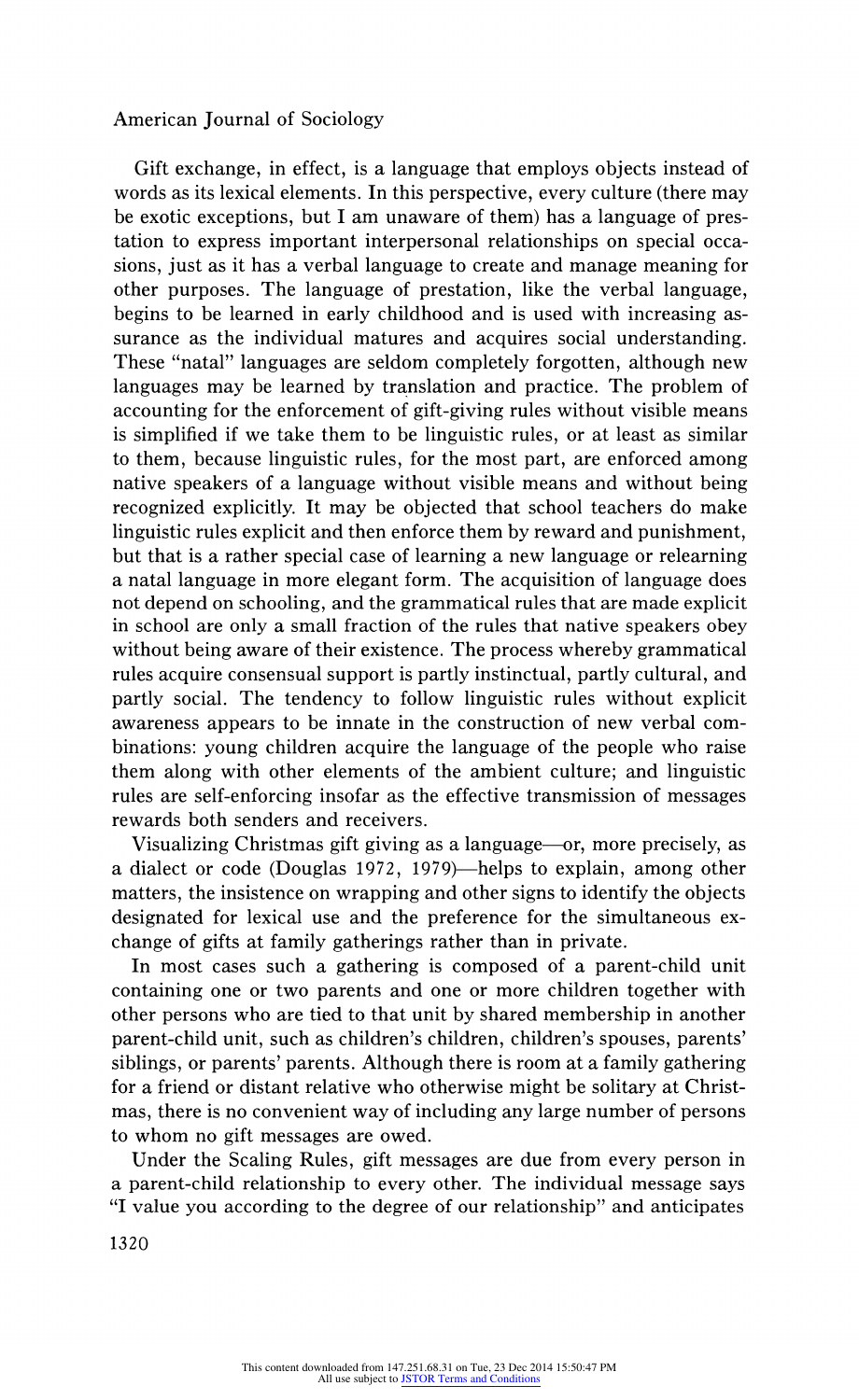**the response "I value you in the same way." But the compound message that emerges from the unwrapping of gifts in the presence of the whole gathering allows more subtle meanings to be conveyed. It permits the husband to say to the wife "I value you more than my parents" or the mother to say to the daughter-in-law "I value you as much as my son so long as you are married to him" or the brother to say to the brother "I value you more than our absent brothers, but less than our parents and much less than my children." These statements, taken together, would define and sustain a social structure, if only because, by their gift messages, both parties to each dyadic relationship confirm that they have the same understanding of the relationship and the bystanders, who are interested parties, endorse that understanding by tacit approval. The compound messages would have a powerful influence even if they were idiosyncratic and each parent-child unit had its own method of scaling relationships. In fact, there are some observable differences in scaling from one Middletown family to another and from one subcultural group to another, but the similarities are much more striking than the differences. We attribute this commonality to the shared dialect of Christmas gift giving, hyperdeveloped in Middletown and elsewhere in the United States in response to commercial promotion, stresses in the family institution, and constant reiteration by the mass media. Once the dialect is reasonably well known, these factors continue to enlarge its vocabulary and its domain.** 

**Another circumstance facilitating the standardization of the dialect is that nearly every individual in this population belongs to more than one parent-child unit for Christmas gift-giving purposes. Because these units are linked and cross-linked to other units in a network that ultimately includes the larger part of the community, they would probably tend to develop a common set of understandings about appropriate kinship behavior, even without the reinforcement provided by domestic rituals.** 

**The most powerful reinforcement remains to be mentioned. In the dialect of Christmas gift giving, the absence of a gift is also a lexical sign, signifying either the absence of a close relationship, as in the Christmas contact of cousins, or the desire to terminate a close relationship, as when a husband gives no gift to his wife. People who have once learned the dialect cannot choose to forget it, nor can they pretend to ignore messages they understand. Thus, without any complicated normative machinery, Middletown people find themselves compelled to give Christmas gifts to their close relatives, lest they inadvertently send them messages of hostility. In this community, where most people depend on their relatives for emotional and social support, the consequences of accidentally sending them a hostile message are too serious to contemplate, and few are willing to run the risk.** 

**In sum, we discover that the participants in this gift-giving system are**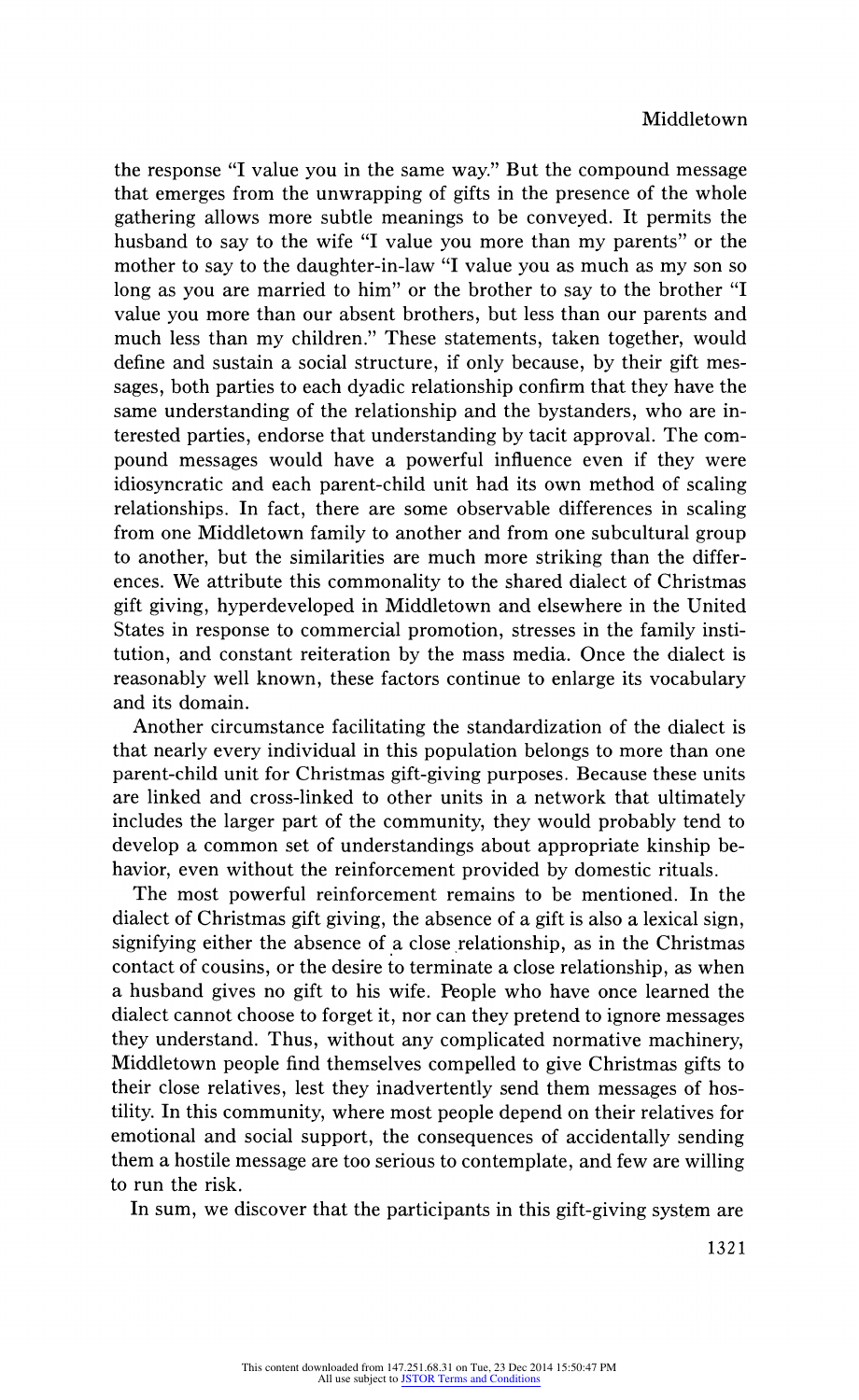**themselves the agents who enforce its complex rules, although they do so unknowingly and without conscious reference to a system. The dialect, once learned, imposes itself by linguistic necessity, and the enforcement of its rules is the more effective for being unplanned.** 

## **REFERENCES**

**Adler, Renata. 1978. Speedboat. New York: Popular Library.** 

- **Barnett, James H. 1954. The American Christmas: A Study of National Culture. New York: Macmillan.**
- **Blau, Peter M. 1964. Exchange and Power in Social Life. New York: Wiley.**
- **Cancian, Francesca. 1975. What Are Norms? London: Cambridge University Press.**
- **Caplow, Theodore. 1982. "Christmas Gifts and Kin Networks." American Sociological Review 47:383-92.**
- **Caplow, Theodore, Howard H. Bahr, Bruce A. Chadwick, Reuben Hill, and Margaret Holmes Williamson. 1982. Middletown Families: Fifty Years of Change and Continuity. Minneapolis: University of Minnesota Press.**
- **Caplow, Theodore, and Margaret Holmes Williamson. 1980. "Decoding Middletown's Easter Bunny: A Study in American Iconography." Semiotica 32:408-29.**
- **Cicourel, Aaron V. 1973. Cognitive Sociology. Baltimore: Penguin.**
- **Collins, Randall. 1981. "On the Microfoundations of Macro-Sociology." American Journal of Sociology 86:984-1014.**
- **Deutscher, Irwin. 1973. What We Say, What We Do: Sentiments and Acts. Glenview, Ill.: Scott Forseman.**
- **Douglas, Mary. 1972. "Deciphering a Meal." Daedalus 101:31-81.**
- **. 1979. The World of Goods. New York: Basic.**

**Durkheim, Emile. (1895) 1964. Rules of Sociological Method. New York: Free Press.** 

- **Ekeh, Peter P. 1974. Social Exchange Theory: The Two Traditions. Cambridge, Mass.: Harvard University Press.**
- **Ernst, Peter T. 1978. "Aspects of Meaning of Exchanges and Exchange Items among the Onabasalu of the Great Papuan Plateau." Pp. 161-78, in Trade and Exchange in Oceania and Australia, edited by J. Specht and J. P White. Sydney: Mankind.**
- **Foster, Mary, and Stanley H. Brandes, eds. 1980. Symbol as Sense: New Approaches to the Analysis of Meaning. New York: Academic Press.**
- **Frazer, Sir James G. 1919. Folklore in the Old Testament, vol. 2. London. Macmillan. Giddens, Anthony. 1976. New Rules of Sociological Method. London: Hutchinson.**
- **Gouldner, Alvin W. 1960. "The Norm of Reciprocity: A Preliminary Study." American Sociological Review 25:161-78.**
- **Heath, Anthony. 1976. Rational Choice and Social Exchange: A Critique of Exchange Theory. New York: Cambridge University Press.**
- **Kapferer, Bruce, ed. 1976. Transaction and Meaning. Philadelphia: Institute for the Study of Human Issues.**
- **Knox, John B. 1963. "The Concept of Exchange in Sociological Theory." Social Forces 41:341-46.**
- **Lynd, Robert, and Helen Merell Lynd. (1929) 1959. Middletown: A Study in American Culture. New York: Harcourt Brace.**
- **. (1937) 1963. Middletown in Transition: A Study in Cultural Conflicts. New York: Harcourt Brace.**
- **Mauss, Marcel. (1925) 1967. Essay on the Gift: An Archaic Form of Exchange. Translated by I. Cunnison. London: Cohen & West.**
- **Mulligan, Glenn, and Bobby Lederman. 1977. "Social Facts and Rules of Practice." American Journal of Sociology 83:539-50.**